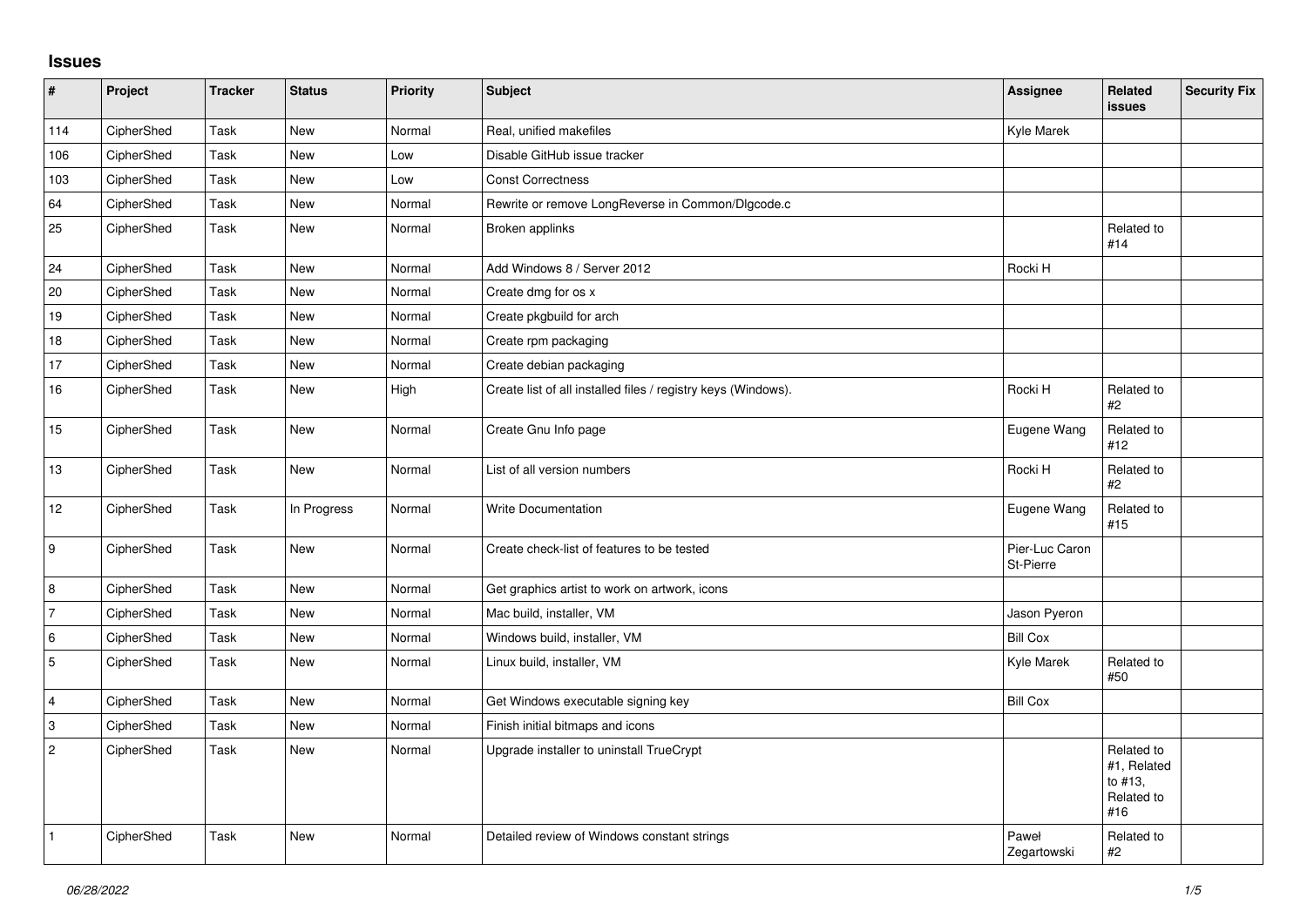| $\#$ | Project    | <b>Tracker</b> | <b>Status</b> | <b>Priority</b> | <b>Subject</b>                                                                                | <b>Assignee</b> | <b>Related</b><br><b>issues</b> | <b>Security Fix</b> |
|------|------------|----------------|---------------|-----------------|-----------------------------------------------------------------------------------------------|-----------------|---------------------------------|---------------------|
| 124  | CipherShed | Feature        | New           | Normal          | investigate switch to FUDforum from phpBB                                                     |                 |                                 |                     |
| 122  | CipherShed | Feature        | New           | Normal          | support key escrow                                                                            |                 | Related to<br>#68               |                     |
| 121  | CipherShed | Feature        | New           | Normal          | Support "not" burning CD on encrypting disk operation                                         |                 | Related to<br>#68               |                     |
| 102  | CipherShed | Feature        | New           | Normal          | support for serial console in bootloader                                                      |                 |                                 |                     |
| 100  | CipherShed | Feature        | New           | Normal          | Suggestion 4-Display the consequences of an action immediately (Immediacy of<br>consequences) |                 |                                 |                     |
| 99   | CipherShed | Feature        | New           | Normal          | Suggestion 3-Separate required and optional input parameters                                  |                 |                                 |                     |
| 98   | CipherShed | Feature        | New           | Normal          | Suggestion 2 - Do not misuse native UI controls                                               | Niklas Lemcke   |                                 |                     |
| 97   | CipherShed | Feature        | New           | Normal          | Suggestion 1 - Do not use unknown terminology                                                 | Niklas Lemcke   |                                 |                     |
| 96   | CipherShed | Feature        | New           | Normal          | installer to incorporate a post-installation quick-start wizard                               |                 |                                 |                     |
| 93   | CipherShed | Feature        | New           | Normal          | support "quick" encrypt for new media (especially flash/SSD)                                  |                 |                                 |                     |
| 92   | CipherShed | Feature        | New           | Normal          | allow change of cipher/key on encrypted container without decrypting                          |                 |                                 |                     |
| 91   | CipherShed | Feature        | New           | Normal          | use linked libraries in kernel driver to isolate logical units and later support plugins      |                 |                                 |                     |
| 90   | CipherShed | Feature        | New           | Normal          | cipher setting preference file                                                                |                 |                                 |                     |
| 89   | CipherShed | Feature        | New           | Normal          | Support the Common Criteria Collaborative Protection Profile for Full Disk Encryption         |                 |                                 |                     |
| 87   | CipherShed | Feature        | New           | Low             | support multiple hidden volumes                                                               |                 |                                 |                     |
| 82   | CipherShed | Feature        | New           | Normal          | add sparse file detection to non-windows versions                                             |                 |                                 |                     |
| 81   | CipherShed | Feature        | New           | Normal          | Decrypt System drive via commandline                                                          |                 |                                 |                     |
| 79   | CipherShed | Feature        | New           | Low             | document a list of file systems compatible with Hidden Volume usage                           |                 |                                 |                     |
| 75   | CipherShed | Feature        | New           | Low             | code coverage - ConvertUTF.c                                                                  |                 |                                 |                     |
| 70   | CipherShed | Feature        | New           | Normal          | track git info in build                                                                       |                 |                                 |                     |
| 69   | CipherShed | Feature        | New           | Low             | integration test: mounting and sharing volumes                                                |                 |                                 |                     |
| 67   | CipherShed | Feature        | New           | Normal          | print a backup                                                                                |                 |                                 |                     |
| 66   | CipherShed | Feature        | New           | Normal          | provide robust API for usermode interaction with kernel driver                                |                 |                                 |                     |
| 65   | CipherShed | Feature        | New           | Normal          | pure 64 bit version for windows                                                               |                 | Related to<br>#63               |                     |
| 62   | CipherShed | Feature        | New           | Normal          | Administrative Configuration for Enterprise IT                                                |                 |                                 |                     |
| 61   | CipherShed | Feature        | New           | Normal          | optionally support TPM                                                                        |                 |                                 |                     |
| 60   | CipherShed | Feature        | New           | Normal          | Enhanced UX - shell extension for container management                                        |                 | Related to<br>#34               |                     |
| 58   | CipherShed | Feature        | New           | Low             | Tablet / Touch screen / non-keyboard boot support                                             |                 |                                 |                     |
| 57   | CipherShed | Feature        | New           | Normal          | Skein support                                                                                 |                 |                                 |                     |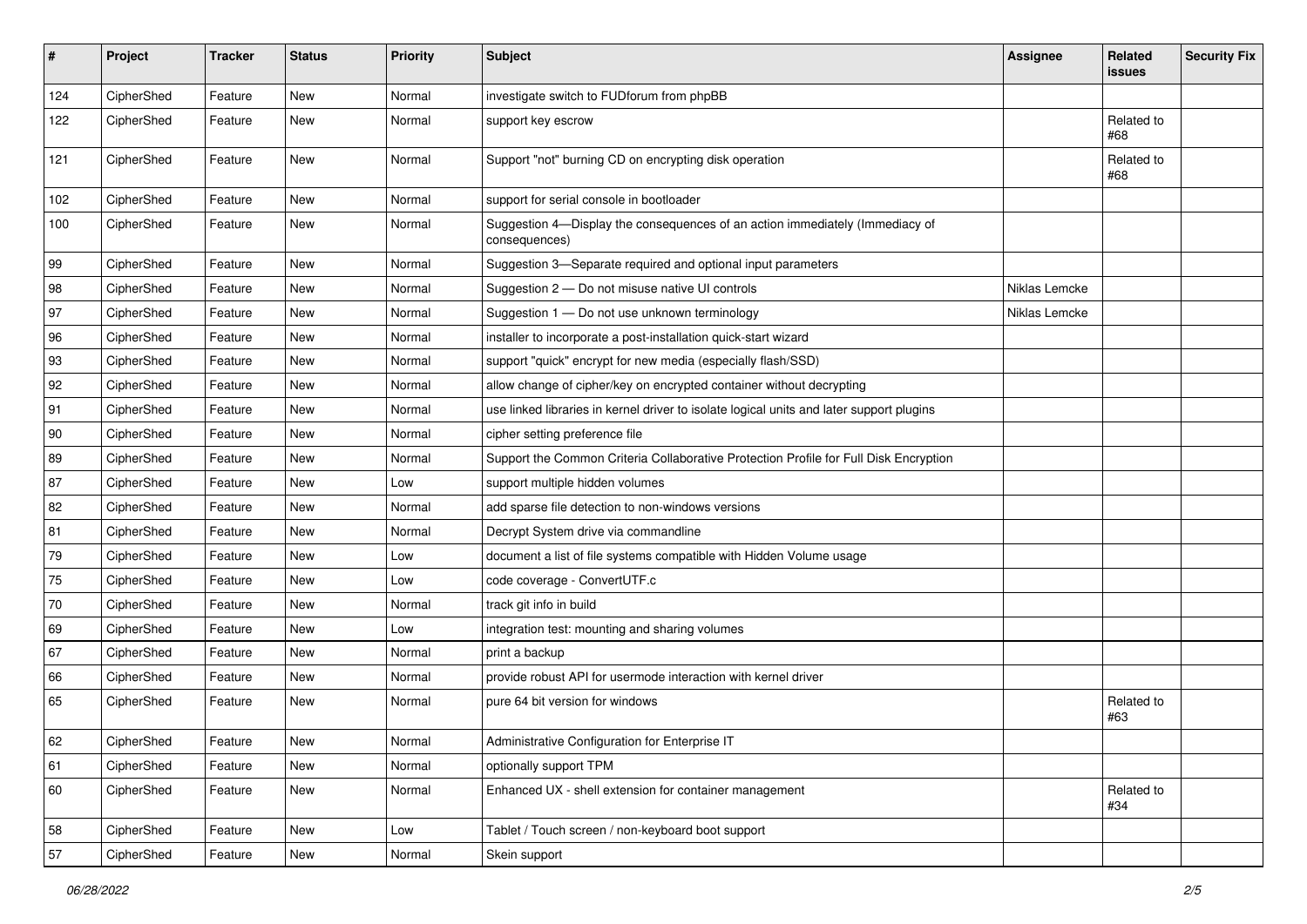| $\pmb{\#}$ | Project    | <b>Tracker</b> | <b>Status</b> | <b>Priority</b> | <b>Subject</b>                                                                                              | <b>Assignee</b> | Related<br><b>issues</b> | <b>Security Fix</b> |
|------------|------------|----------------|---------------|-----------------|-------------------------------------------------------------------------------------------------------------|-----------------|--------------------------|---------------------|
| 54         | CipherShed | Feature        | New           | Low             | Self Destruct Password                                                                                      |                 |                          |                     |
| 53         | CipherShed | Feature        | New           | Low             | Portable / non-admin volume browser                                                                         |                 |                          |                     |
| 52         | CipherShed | Feature        | New           | Low             | recovery utility & tools                                                                                    |                 | Related to<br>#59        |                     |
| 50         | CipherShed | Feature        | New           | Normal          | Linux FDE                                                                                                   |                 | Related to<br>#5         |                     |
| 36         | CipherShed | Feature        | <b>New</b>    | Normal          | support multiple actors to open an encrypted volume                                                         |                 |                          |                     |
| 35         | CipherShed | Feature        | Resolved      | High            | use Doxygen                                                                                                 |                 |                          |                     |
| 34         | CipherShed | Feature        | New           | Normal          | windows mount point support                                                                                 |                 | Related to<br>#60        |                     |
| 33         | CipherShed | Feature        | New           | Normal          | windows comamnd line volume creation                                                                        |                 |                          |                     |
| 32         | CipherShed | Feature        | <b>New</b>    | Normal          | truecrypt.ch ideas thread                                                                                   |                 |                          |                     |
| 11         | CipherShed | Feature        | New           | Low             | Cipher set enablement                                                                                       |                 |                          |                     |
| 10         | CipherShed | Feature        | New           | Low             | Two-factor Pre-boot-authentication with USB stick and Password                                              |                 |                          |                     |
| 127        | CipherShed | <b>Bug</b>     | Resolved      | Normal          | remove #if 0 code                                                                                           | Jason Pyeron    |                          |                     |
| 126        | CipherShed | <b>Bug</b>     | Resolved      | Normal          | VS launcher breaks if using multiple VS and the default is not the one for CS                               |                 |                          |                     |
| 125        | CipherShed | Bug            | Resolved      | Normal          | Makefile for bootloader fails on case sensitive filesystem                                                  |                 |                          |                     |
| 123        | CipherShed | <b>Bug</b>     | <b>New</b>    | Normal          | losetup anomaly with OpenSUSE 13.1                                                                          |                 |                          |                     |
| 119        | CipherShed | <b>Bug</b>     | Resolved      | Immediate       | DLL side loading attack vulnerability                                                                       | Jason Pyeron    |                          |                     |
| 118        | CipherShed | <b>Bug</b>     | <b>New</b>    | Normal          | upgrading truecrpyt fails if truecrypt is pinned to the taskbar                                             |                 |                          |                     |
| 117        | CipherShed | <b>Bug</b>     | Resolved      | High            | Failure to function when compiled with GCC 5                                                                |                 |                          |                     |
| 116        | CipherShed | Bug            | <b>New</b>    | Normal          | create an option for private/global volume mounting                                                         |                 |                          |                     |
| 115        | CipherShed | <b>Bug</b>     | Resolved      | High            | fails to build on stretch due to overloaded constructors                                                    |                 |                          |                     |
| 113        | CipherShed | <b>Bug</b>     | Resolved      | Normal          | remove the donate screen from the installer                                                                 |                 |                          |                     |
| 112        | CipherShed | <b>Bug</b>     | Resolved      | Normal          | uninstall on windows does not list version info                                                             |                 |                          |                     |
| 111        | CipherShed | <b>Bug</b>     | New           | Normal          | ui does not show free drives below c: e.g. A: or B:                                                         | Niklas Lemcke   |                          |                     |
| 110        | CipherShed | Bug            | New           | High            | Open Crypto Audit Project TrueCrypt CS-TC-4 - Unauthenticated ciphertext in volume<br>headers               |                 |                          |                     |
| 109        | CipherShed | Bug            | New           | High            | Open Crypto Audit Project TrueCrypt CS-TC-3 - Keyfile mixing is not cryptographically sound                 |                 |                          |                     |
| 108        | CipherShed | <b>Bug</b>     | New           | Urgent          | Open Crypto Audit Project TrueCrypt CS-TC-2 - AES implementation susceptible to<br>cache-timing attacks     |                 |                          |                     |
| 107        | CipherShed | <b>Bug</b>     | New           | Immediate       | Open Crypto Audit Project TrueCrypt CS-TC-1 - CryptAcquireContext may silently fail in<br>unusual scenarios |                 |                          |                     |
| 105        | CipherShed | Bug            | Resolved      | Low             | Debian Jessie Complication Error: wx3.0                                                                     |                 |                          |                     |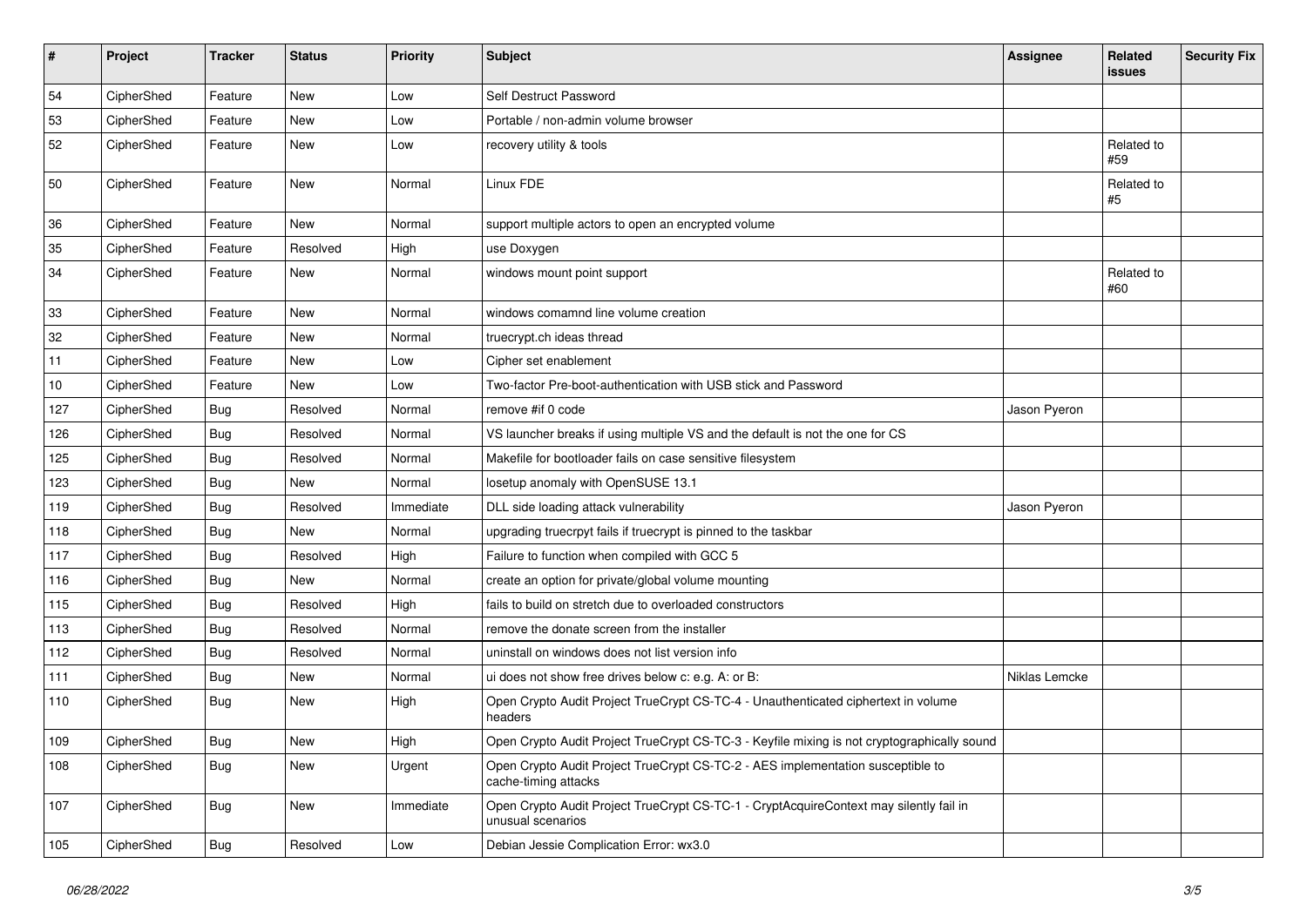| #   | Project    | <b>Tracker</b> | <b>Status</b> | <b>Priority</b> | <b>Subject</b>                                                                                                                             | <b>Assignee</b> | Related<br><b>issues</b> | <b>Security Fix</b> |
|-----|------------|----------------|---------------|-----------------|--------------------------------------------------------------------------------------------------------------------------------------------|-----------------|--------------------------|---------------------|
| 104 | CipherShed | Bug            | Resolved      | Low             | wxgtk 2.9, CommandLineInterface, ambiguous overloaded function calls                                                                       |                 |                          |                     |
| 101 | CipherShed | <b>Bug</b>     | Resolved      | Normal          | boot loader password prompt takes 100% cpu in VM                                                                                           |                 |                          |                     |
| 95  | CipherShed | <b>Bug</b>     | <b>New</b>    | Normal          | Platform/SystemException.h and Common/Exception.h define the same class/struct                                                             |                 |                          |                     |
| 94  | CipherShed | Bug            | <b>New</b>    | High            | CipherShed Volume Creation Wizard: Encryption of Host Protected Area":"Encryption of Host<br>Protected Area" class #32770 not initialized? |                 |                          |                     |
| 88  | CipherShed | <b>Bug</b>     | New           | Normal          | smart card support for containers                                                                                                          |                 |                          |                     |
| 86  | CipherShed | <b>Bug</b>     | Resolved      | Normal          | Make ciphershed window titlebars different                                                                                                 |                 |                          |                     |
| 85  | CipherShed | <b>Bug</b>     | <b>New</b>    | Normal          | Digcode.c is 9917 lines long, split it up                                                                                                  |                 |                          |                     |
| 84  | CipherShed | <b>Bug</b>     | <b>New</b>    | Normal          | wcsncpy is subject to buffer overflow                                                                                                      |                 |                          |                     |
| 83  | CipherShed | <b>Bug</b>     | <b>New</b>    | Normal          | deduplicate file names                                                                                                                     |                 |                          |                     |
| 80  | CipherShed | <b>Bug</b>     | <b>New</b>    | Low             | TEST CASE: ubuntu 14 GUI install                                                                                                           |                 |                          |                     |
| 78  | CipherShed | Bug            | <b>New</b>    | Normal          | update the ciphershed.org website, automatically                                                                                           |                 |                          |                     |
| 77  | CipherShed | <b>Bug</b>     | Resolved      | High            | boot loader is too big, regression on ff4d0578aff9269fdb654a213c850ce576fafd0a                                                             |                 |                          |                     |
| 76  | CipherShed | Bug            | <b>New</b>    | Normal          | MakeSelfExtractingPackage used in CI cannot have dialog boxes                                                                              |                 |                          |                     |
| 74  | CipherShed | <b>Bug</b>     | New           | Normal          | Hardcoded Build date in Help->About window                                                                                                 |                 |                          |                     |
| 73  | CipherShed | <b>Bug</b>     | <b>New</b>    | Normal          | Truecrypt icon showing in taskbar                                                                                                          |                 |                          |                     |
| 72  | CipherShed | Bug            | <b>New</b>    | Normal          | The installation fails, but a message (from windows?) says it succeeds and asks if you want<br>to reboot                                   |                 |                          |                     |
| 71  | CipherShed | Bug            | <b>New</b>    | High            | passwords using non-ascii                                                                                                                  |                 |                          |                     |
| 63  | CipherShed | Bug            | <b>New</b>    | Normal          | 64 bit gui on 64 bit systems                                                                                                               |                 | Related to<br>#65        |                     |
| 59  | CipherShed | Bug            | <b>New</b>    | Low             | optimized rescue disk                                                                                                                      |                 | Related to<br>#52        |                     |
| 56  | CipherShed | <b>Bug</b>     | <b>New</b>    | Low             | FreeBSD support                                                                                                                            |                 |                          |                     |
| 55  | CipherShed | Bug            | In Progress   | Normal          | Unified Extensible Firmware Interface (UEFI)                                                                                               | Jason Pyeron    | Related to<br>#51        |                     |
| 51  | CipherShed | Bug            | In Progress   | Normal          | <b>GUID Partition Table (GPT)</b>                                                                                                          | Jason Pyeron    | Related to<br>#55        |                     |
| 49  | CipherShed | Bug            | Resolved      | High            | use a unit testing framework                                                                                                               |                 | Blocks #38               |                     |
| 48  | CipherShed | <b>Bug</b>     | New           | High            | EncryptDataUnits() lacks error handling                                                                                                    |                 |                          |                     |
| 47  | CipherShed | <b>Bug</b>     | New           | High            | GetWipePassCount() / WipeBuffer() can cause BSOD                                                                                           |                 |                          |                     |
| 46  | CipherShed | Bug            | New           | High            | MountVolume() device check bypass                                                                                                          |                 |                          |                     |
| 45  | CipherShed | <b>Bug</b>     | New           | High            | MainThreadProc() integer overflow                                                                                                          |                 |                          |                     |
| 44  | CipherShed | <b>Bug</b>     | New           | High            | TC_IOCTL_OPEN_TEST multiple issues                                                                                                         |                 |                          |                     |